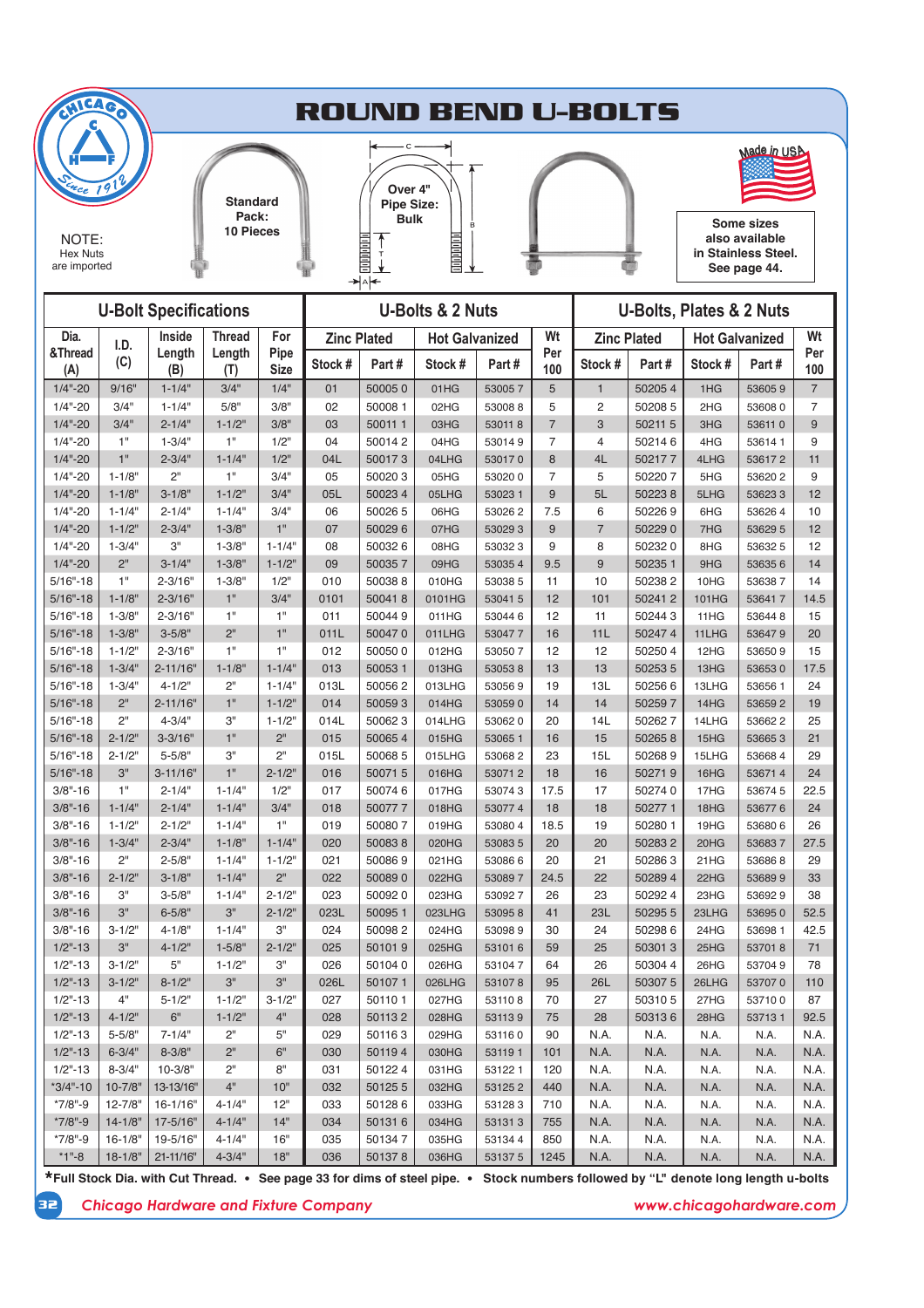# **ROUND BEND U-BOLTS**

Round Bend U-Bolts for Steel or Wrought Iron pipe sizes 1/4"-18" inclusive, are produced from low carbon steel and supplied with NC rolled threads and two (2) hex nuts (hex nuts are imported). In addition, U-Bolt plate is available if required. Zinc plated, hot galvanized and black oxide finishes are standard. Other types of coatings or self-colored available on a special basis. Round, Square or "V" type U-Bolts to 1" diameter manufactured to specifications in both ferrous and non-ferrous metals.

# ALUMINUM & BLACK OXIDE U-BOLTS WITH 2 NUTS

| <b>U-Bolt Specifications</b><br><b>Aluminum</b><br><b>Black Oxide</b><br>Dia. &<br>I.D.<br><b>Inside</b><br><b>Thread</b><br><b>Stock</b><br>For<br>Part<br>Weight<br><b>Stock</b><br>Part<br>Weight<br>(C)<br>Length $(B)$<br><b>Pipe Size</b><br>No.<br>No.<br>No.<br>Thread (A)<br>Length (T)<br><b>Per 100</b><br>No.<br>Per 100<br>3/4"<br>$1 - 1/4"$<br>5/8"<br>3/8"<br>02AL<br>600088<br>046015<br>$1/4" - 20$<br>02BO<br>5<br>1.5<br>$1/4" - 20$<br>3/4"<br>3/8"<br>$\overline{7}$<br>$2 - 1/4"$<br>$1 - 1/2"$<br>03AL<br>N/A<br>1.5<br>03BO<br>046039<br>1"<br>1"<br>$\overline{7}$<br>$1/4" - 20$<br>$1 - 3/4"$<br>1/2"<br>04AL<br>600149<br>$\overline{2}$<br>04BO<br>046053<br>2"<br>1"<br>$1/4" - 20$<br>$1 - 1/8"$<br>3/4"<br>05AL<br>600200<br>2<br>05BO<br>046077<br>$\overline{7}$<br>3<br>7.5<br>$1 - 1/4"$<br>$2 - 1/4"$<br>$1 - 1/4"$<br>3/4"<br>06AL<br>N/A<br>06BO<br>N/A<br>$1/4" - 20$<br>1"<br>$1/4" - 20$<br>$1 - 1/2"$<br>600293<br>07BO<br>04609 1<br>9<br>$2 - 3/4"$<br>$1 - 3/8"$<br>07AL<br>3.5<br>3"<br>08AL<br>$1/4" - 20$<br>$1 - 3/4"$<br>$1 - 3/8"$<br>$1 - 1/4"$<br>600323<br>08BO<br>046114<br>9<br>$\overline{4}$<br>2 <sup>n</sup><br>$1/4" - 20$<br>$1 - 3/8"$<br>09AL<br>600354<br>09BO<br>N/A<br>9.5<br>$3 - 1/4"$<br>$1 - 1/2"$<br>4<br>1"<br>$5/16" - 18$<br>$2 - 3/16"$<br>$1 - 3/8"$<br>$1/2$ "<br>N/A<br>4.5<br>010BO<br>046138<br>11<br>010AL<br>1"<br>1"<br>600446<br>$5/16" - 18$<br>$1 - 3/8"$<br>$2 - 3/16"$<br>011AL<br>5<br>011BO<br>046152<br>12<br>1"<br>1"<br>$5/16" - 18$<br>$1 - 1/2"$<br>$2 - 3/16"$<br>012AL<br>N/A<br>5<br>012BO<br>046176<br>12<br>N/A<br>5.2<br>$5/16" - 18$<br>$1 - 3/4"$<br>$2 - 11/16"$<br>$1 - 1/8"$<br>$1 - 1/4"$<br>013AL<br>013BO<br>046190<br>13<br>2 <sup>11</sup><br>1"<br>5.2<br>14<br>$5/16" - 18$<br>$2 - 11/16"$<br>$1 - 1/2"$<br>014AL<br>600590<br>014BO<br>046213<br>1"<br>2"<br>$5/16" - 18$<br>$2 - 1/2"$<br>$3 - 3/16"$<br>015AL<br>60065 1<br>5.5<br>015BO<br>046237<br>16<br>3"<br>1"<br>N/A<br>18<br>$5/16" - 18$<br>$2 - 1/2"$<br>016AL<br>5.5<br>016BO<br>046251<br>$3 - 11/16"$<br>1"<br>N/A<br>$3/8" - 16$<br>$2 - 1/4"$<br>$1 - 1/4"$<br>1/2"<br>017BO<br>046275<br>17.5<br>017AL<br>6<br>N/A<br>$3/8" - 16$<br>$1 - 1/4"$<br>$2 - 1/4"$<br>$1 - 1/4"$<br>3/4"<br>018AL<br>6<br>018BO<br>046299<br>18<br>1"<br>$3/8" - 16$<br>$1 - 1/2"$<br>$2 - 1/2"$<br>$1 - 1/4"$<br>019AL<br>600804<br>6.5<br>019BO<br>046312<br>18.5<br>$3/8" - 16$<br>$1 - 3/4"$<br>$1 - 1/4"$<br>N/A<br>$\overline{7}$<br>20<br>$2 - 3/4"$<br>$1 - 1/8"$<br>020AL<br>020BO<br>046336<br>2 <sup>n</sup><br>$3/8" - 16$<br>$2 - 5/8"$<br>$1 - 1/4"$<br>$1 - 1/2"$<br>600866<br>$\overline{7}$<br>021BO<br>N/A<br>20<br>021AL<br>2"<br>$3/8" - 16$<br>$2 - 1/2"$<br>$3 - 1/8"$<br>$1 - 1/4"$<br>022AL<br>600897<br>7.1<br>022BO<br>046350<br>24.5<br>3"<br>$3/8" - 16$<br>$2 - 1/2"$<br>N/A<br>8.5<br>023BO<br>046374<br>26<br>$3 - 5/8"$<br>$1 - 1/4"$<br>023AL<br>3"<br>$3 - 1/2"$<br>$4 - 1/8"$<br>$1 - 1/4"$<br>10.5<br>024BO<br>046398<br>30<br>$3/8" - 16$<br>024AL<br>600989<br>3"<br>$2 - 1/2"$<br>N/A<br>20.5<br>025BO<br>046411<br>59<br>$1/2" - 13$<br>$4 - 1/2"$<br>$1 - 5/8"$<br>025AL<br>5"<br>3"<br>$3 - 1/2"$<br>22.5<br>026BO<br>64<br>$1/2" - 13$<br>$1 - 1/2"$<br>026AL<br>601047<br>046435<br>4"<br>$5 - 1/2"$<br>$3 - 1/2"$<br>N/A<br>$1/2" - 13$<br>$1 - 1/2"$<br>027AL<br>25<br>027BO<br>046459<br>70<br>6"<br>$4 - 1/2"$<br>601139<br>$1/2" - 13$<br>$1 - 1/2"$<br>4"<br>028AL<br>27<br>028BO<br>046473<br>75<br>2"<br>$5 - 5/8"$<br>5"<br>N/A<br>32<br>046497<br>90<br>$1/2" - 13$<br>$7 - 1/4"$<br>029AL<br>029BO |             |            |            |                 |    |       |        |    |       |     |     |
|------------------------------------------------------------------------------------------------------------------------------------------------------------------------------------------------------------------------------------------------------------------------------------------------------------------------------------------------------------------------------------------------------------------------------------------------------------------------------------------------------------------------------------------------------------------------------------------------------------------------------------------------------------------------------------------------------------------------------------------------------------------------------------------------------------------------------------------------------------------------------------------------------------------------------------------------------------------------------------------------------------------------------------------------------------------------------------------------------------------------------------------------------------------------------------------------------------------------------------------------------------------------------------------------------------------------------------------------------------------------------------------------------------------------------------------------------------------------------------------------------------------------------------------------------------------------------------------------------------------------------------------------------------------------------------------------------------------------------------------------------------------------------------------------------------------------------------------------------------------------------------------------------------------------------------------------------------------------------------------------------------------------------------------------------------------------------------------------------------------------------------------------------------------------------------------------------------------------------------------------------------------------------------------------------------------------------------------------------------------------------------------------------------------------------------------------------------------------------------------------------------------------------------------------------------------------------------------------------------------------------------------------------------------------------------------------------------------------------------------------------------------------------------------------------------------------------------------------------------------------------------------------------------------------------------------------------------------------------------------------------------------------------------------------------------------------------------------------------------------------------------------------------------------------------------------------------------------------------------------------------------------------------------------------------------------------------------------------------------------------------------------------------------------------------------------------------------------------------------------------------------------------------------------------------------------------------------------------------------------------------|-------------|------------|------------|-----------------|----|-------|--------|----|-------|-----|-----|
|                                                                                                                                                                                                                                                                                                                                                                                                                                                                                                                                                                                                                                                                                                                                                                                                                                                                                                                                                                                                                                                                                                                                                                                                                                                                                                                                                                                                                                                                                                                                                                                                                                                                                                                                                                                                                                                                                                                                                                                                                                                                                                                                                                                                                                                                                                                                                                                                                                                                                                                                                                                                                                                                                                                                                                                                                                                                                                                                                                                                                                                                                                                                                                                                                                                                                                                                                                                                                                                                                                                                                                                                                              |             |            |            |                 |    |       |        |    |       |     |     |
|                                                                                                                                                                                                                                                                                                                                                                                                                                                                                                                                                                                                                                                                                                                                                                                                                                                                                                                                                                                                                                                                                                                                                                                                                                                                                                                                                                                                                                                                                                                                                                                                                                                                                                                                                                                                                                                                                                                                                                                                                                                                                                                                                                                                                                                                                                                                                                                                                                                                                                                                                                                                                                                                                                                                                                                                                                                                                                                                                                                                                                                                                                                                                                                                                                                                                                                                                                                                                                                                                                                                                                                                                              |             |            |            |                 |    |       |        |    |       |     |     |
|                                                                                                                                                                                                                                                                                                                                                                                                                                                                                                                                                                                                                                                                                                                                                                                                                                                                                                                                                                                                                                                                                                                                                                                                                                                                                                                                                                                                                                                                                                                                                                                                                                                                                                                                                                                                                                                                                                                                                                                                                                                                                                                                                                                                                                                                                                                                                                                                                                                                                                                                                                                                                                                                                                                                                                                                                                                                                                                                                                                                                                                                                                                                                                                                                                                                                                                                                                                                                                                                                                                                                                                                                              |             |            |            |                 |    |       |        |    |       |     |     |
|                                                                                                                                                                                                                                                                                                                                                                                                                                                                                                                                                                                                                                                                                                                                                                                                                                                                                                                                                                                                                                                                                                                                                                                                                                                                                                                                                                                                                                                                                                                                                                                                                                                                                                                                                                                                                                                                                                                                                                                                                                                                                                                                                                                                                                                                                                                                                                                                                                                                                                                                                                                                                                                                                                                                                                                                                                                                                                                                                                                                                                                                                                                                                                                                                                                                                                                                                                                                                                                                                                                                                                                                                              |             |            |            |                 |    |       |        |    |       |     |     |
|                                                                                                                                                                                                                                                                                                                                                                                                                                                                                                                                                                                                                                                                                                                                                                                                                                                                                                                                                                                                                                                                                                                                                                                                                                                                                                                                                                                                                                                                                                                                                                                                                                                                                                                                                                                                                                                                                                                                                                                                                                                                                                                                                                                                                                                                                                                                                                                                                                                                                                                                                                                                                                                                                                                                                                                                                                                                                                                                                                                                                                                                                                                                                                                                                                                                                                                                                                                                                                                                                                                                                                                                                              |             |            |            |                 |    |       |        |    |       |     |     |
|                                                                                                                                                                                                                                                                                                                                                                                                                                                                                                                                                                                                                                                                                                                                                                                                                                                                                                                                                                                                                                                                                                                                                                                                                                                                                                                                                                                                                                                                                                                                                                                                                                                                                                                                                                                                                                                                                                                                                                                                                                                                                                                                                                                                                                                                                                                                                                                                                                                                                                                                                                                                                                                                                                                                                                                                                                                                                                                                                                                                                                                                                                                                                                                                                                                                                                                                                                                                                                                                                                                                                                                                                              |             |            |            |                 |    |       |        |    |       |     |     |
|                                                                                                                                                                                                                                                                                                                                                                                                                                                                                                                                                                                                                                                                                                                                                                                                                                                                                                                                                                                                                                                                                                                                                                                                                                                                                                                                                                                                                                                                                                                                                                                                                                                                                                                                                                                                                                                                                                                                                                                                                                                                                                                                                                                                                                                                                                                                                                                                                                                                                                                                                                                                                                                                                                                                                                                                                                                                                                                                                                                                                                                                                                                                                                                                                                                                                                                                                                                                                                                                                                                                                                                                                              |             |            |            |                 |    |       |        |    |       |     |     |
|                                                                                                                                                                                                                                                                                                                                                                                                                                                                                                                                                                                                                                                                                                                                                                                                                                                                                                                                                                                                                                                                                                                                                                                                                                                                                                                                                                                                                                                                                                                                                                                                                                                                                                                                                                                                                                                                                                                                                                                                                                                                                                                                                                                                                                                                                                                                                                                                                                                                                                                                                                                                                                                                                                                                                                                                                                                                                                                                                                                                                                                                                                                                                                                                                                                                                                                                                                                                                                                                                                                                                                                                                              |             |            |            |                 |    |       |        |    |       |     |     |
|                                                                                                                                                                                                                                                                                                                                                                                                                                                                                                                                                                                                                                                                                                                                                                                                                                                                                                                                                                                                                                                                                                                                                                                                                                                                                                                                                                                                                                                                                                                                                                                                                                                                                                                                                                                                                                                                                                                                                                                                                                                                                                                                                                                                                                                                                                                                                                                                                                                                                                                                                                                                                                                                                                                                                                                                                                                                                                                                                                                                                                                                                                                                                                                                                                                                                                                                                                                                                                                                                                                                                                                                                              |             |            |            |                 |    |       |        |    |       |     |     |
|                                                                                                                                                                                                                                                                                                                                                                                                                                                                                                                                                                                                                                                                                                                                                                                                                                                                                                                                                                                                                                                                                                                                                                                                                                                                                                                                                                                                                                                                                                                                                                                                                                                                                                                                                                                                                                                                                                                                                                                                                                                                                                                                                                                                                                                                                                                                                                                                                                                                                                                                                                                                                                                                                                                                                                                                                                                                                                                                                                                                                                                                                                                                                                                                                                                                                                                                                                                                                                                                                                                                                                                                                              |             |            |            |                 |    |       |        |    |       |     |     |
|                                                                                                                                                                                                                                                                                                                                                                                                                                                                                                                                                                                                                                                                                                                                                                                                                                                                                                                                                                                                                                                                                                                                                                                                                                                                                                                                                                                                                                                                                                                                                                                                                                                                                                                                                                                                                                                                                                                                                                                                                                                                                                                                                                                                                                                                                                                                                                                                                                                                                                                                                                                                                                                                                                                                                                                                                                                                                                                                                                                                                                                                                                                                                                                                                                                                                                                                                                                                                                                                                                                                                                                                                              |             |            |            |                 |    |       |        |    |       |     |     |
|                                                                                                                                                                                                                                                                                                                                                                                                                                                                                                                                                                                                                                                                                                                                                                                                                                                                                                                                                                                                                                                                                                                                                                                                                                                                                                                                                                                                                                                                                                                                                                                                                                                                                                                                                                                                                                                                                                                                                                                                                                                                                                                                                                                                                                                                                                                                                                                                                                                                                                                                                                                                                                                                                                                                                                                                                                                                                                                                                                                                                                                                                                                                                                                                                                                                                                                                                                                                                                                                                                                                                                                                                              |             |            |            |                 |    |       |        |    |       |     |     |
|                                                                                                                                                                                                                                                                                                                                                                                                                                                                                                                                                                                                                                                                                                                                                                                                                                                                                                                                                                                                                                                                                                                                                                                                                                                                                                                                                                                                                                                                                                                                                                                                                                                                                                                                                                                                                                                                                                                                                                                                                                                                                                                                                                                                                                                                                                                                                                                                                                                                                                                                                                                                                                                                                                                                                                                                                                                                                                                                                                                                                                                                                                                                                                                                                                                                                                                                                                                                                                                                                                                                                                                                                              |             |            |            |                 |    |       |        |    |       |     |     |
|                                                                                                                                                                                                                                                                                                                                                                                                                                                                                                                                                                                                                                                                                                                                                                                                                                                                                                                                                                                                                                                                                                                                                                                                                                                                                                                                                                                                                                                                                                                                                                                                                                                                                                                                                                                                                                                                                                                                                                                                                                                                                                                                                                                                                                                                                                                                                                                                                                                                                                                                                                                                                                                                                                                                                                                                                                                                                                                                                                                                                                                                                                                                                                                                                                                                                                                                                                                                                                                                                                                                                                                                                              |             |            |            |                 |    |       |        |    |       |     |     |
|                                                                                                                                                                                                                                                                                                                                                                                                                                                                                                                                                                                                                                                                                                                                                                                                                                                                                                                                                                                                                                                                                                                                                                                                                                                                                                                                                                                                                                                                                                                                                                                                                                                                                                                                                                                                                                                                                                                                                                                                                                                                                                                                                                                                                                                                                                                                                                                                                                                                                                                                                                                                                                                                                                                                                                                                                                                                                                                                                                                                                                                                                                                                                                                                                                                                                                                                                                                                                                                                                                                                                                                                                              |             |            |            |                 |    |       |        |    |       |     |     |
|                                                                                                                                                                                                                                                                                                                                                                                                                                                                                                                                                                                                                                                                                                                                                                                                                                                                                                                                                                                                                                                                                                                                                                                                                                                                                                                                                                                                                                                                                                                                                                                                                                                                                                                                                                                                                                                                                                                                                                                                                                                                                                                                                                                                                                                                                                                                                                                                                                                                                                                                                                                                                                                                                                                                                                                                                                                                                                                                                                                                                                                                                                                                                                                                                                                                                                                                                                                                                                                                                                                                                                                                                              |             |            |            |                 |    |       |        |    |       |     |     |
|                                                                                                                                                                                                                                                                                                                                                                                                                                                                                                                                                                                                                                                                                                                                                                                                                                                                                                                                                                                                                                                                                                                                                                                                                                                                                                                                                                                                                                                                                                                                                                                                                                                                                                                                                                                                                                                                                                                                                                                                                                                                                                                                                                                                                                                                                                                                                                                                                                                                                                                                                                                                                                                                                                                                                                                                                                                                                                                                                                                                                                                                                                                                                                                                                                                                                                                                                                                                                                                                                                                                                                                                                              |             |            |            |                 |    |       |        |    |       |     |     |
|                                                                                                                                                                                                                                                                                                                                                                                                                                                                                                                                                                                                                                                                                                                                                                                                                                                                                                                                                                                                                                                                                                                                                                                                                                                                                                                                                                                                                                                                                                                                                                                                                                                                                                                                                                                                                                                                                                                                                                                                                                                                                                                                                                                                                                                                                                                                                                                                                                                                                                                                                                                                                                                                                                                                                                                                                                                                                                                                                                                                                                                                                                                                                                                                                                                                                                                                                                                                                                                                                                                                                                                                                              |             |            |            |                 |    |       |        |    |       |     |     |
|                                                                                                                                                                                                                                                                                                                                                                                                                                                                                                                                                                                                                                                                                                                                                                                                                                                                                                                                                                                                                                                                                                                                                                                                                                                                                                                                                                                                                                                                                                                                                                                                                                                                                                                                                                                                                                                                                                                                                                                                                                                                                                                                                                                                                                                                                                                                                                                                                                                                                                                                                                                                                                                                                                                                                                                                                                                                                                                                                                                                                                                                                                                                                                                                                                                                                                                                                                                                                                                                                                                                                                                                                              |             |            |            |                 |    |       |        |    |       |     |     |
|                                                                                                                                                                                                                                                                                                                                                                                                                                                                                                                                                                                                                                                                                                                                                                                                                                                                                                                                                                                                                                                                                                                                                                                                                                                                                                                                                                                                                                                                                                                                                                                                                                                                                                                                                                                                                                                                                                                                                                                                                                                                                                                                                                                                                                                                                                                                                                                                                                                                                                                                                                                                                                                                                                                                                                                                                                                                                                                                                                                                                                                                                                                                                                                                                                                                                                                                                                                                                                                                                                                                                                                                                              |             |            |            |                 |    |       |        |    |       |     |     |
|                                                                                                                                                                                                                                                                                                                                                                                                                                                                                                                                                                                                                                                                                                                                                                                                                                                                                                                                                                                                                                                                                                                                                                                                                                                                                                                                                                                                                                                                                                                                                                                                                                                                                                                                                                                                                                                                                                                                                                                                                                                                                                                                                                                                                                                                                                                                                                                                                                                                                                                                                                                                                                                                                                                                                                                                                                                                                                                                                                                                                                                                                                                                                                                                                                                                                                                                                                                                                                                                                                                                                                                                                              |             |            |            |                 |    |       |        |    |       |     |     |
|                                                                                                                                                                                                                                                                                                                                                                                                                                                                                                                                                                                                                                                                                                                                                                                                                                                                                                                                                                                                                                                                                                                                                                                                                                                                                                                                                                                                                                                                                                                                                                                                                                                                                                                                                                                                                                                                                                                                                                                                                                                                                                                                                                                                                                                                                                                                                                                                                                                                                                                                                                                                                                                                                                                                                                                                                                                                                                                                                                                                                                                                                                                                                                                                                                                                                                                                                                                                                                                                                                                                                                                                                              |             |            |            |                 |    |       |        |    |       |     |     |
|                                                                                                                                                                                                                                                                                                                                                                                                                                                                                                                                                                                                                                                                                                                                                                                                                                                                                                                                                                                                                                                                                                                                                                                                                                                                                                                                                                                                                                                                                                                                                                                                                                                                                                                                                                                                                                                                                                                                                                                                                                                                                                                                                                                                                                                                                                                                                                                                                                                                                                                                                                                                                                                                                                                                                                                                                                                                                                                                                                                                                                                                                                                                                                                                                                                                                                                                                                                                                                                                                                                                                                                                                              |             |            |            |                 |    |       |        |    |       |     |     |
|                                                                                                                                                                                                                                                                                                                                                                                                                                                                                                                                                                                                                                                                                                                                                                                                                                                                                                                                                                                                                                                                                                                                                                                                                                                                                                                                                                                                                                                                                                                                                                                                                                                                                                                                                                                                                                                                                                                                                                                                                                                                                                                                                                                                                                                                                                                                                                                                                                                                                                                                                                                                                                                                                                                                                                                                                                                                                                                                                                                                                                                                                                                                                                                                                                                                                                                                                                                                                                                                                                                                                                                                                              |             |            |            |                 |    |       |        |    |       |     |     |
|                                                                                                                                                                                                                                                                                                                                                                                                                                                                                                                                                                                                                                                                                                                                                                                                                                                                                                                                                                                                                                                                                                                                                                                                                                                                                                                                                                                                                                                                                                                                                                                                                                                                                                                                                                                                                                                                                                                                                                                                                                                                                                                                                                                                                                                                                                                                                                                                                                                                                                                                                                                                                                                                                                                                                                                                                                                                                                                                                                                                                                                                                                                                                                                                                                                                                                                                                                                                                                                                                                                                                                                                                              |             |            |            |                 |    |       |        |    |       |     |     |
|                                                                                                                                                                                                                                                                                                                                                                                                                                                                                                                                                                                                                                                                                                                                                                                                                                                                                                                                                                                                                                                                                                                                                                                                                                                                                                                                                                                                                                                                                                                                                                                                                                                                                                                                                                                                                                                                                                                                                                                                                                                                                                                                                                                                                                                                                                                                                                                                                                                                                                                                                                                                                                                                                                                                                                                                                                                                                                                                                                                                                                                                                                                                                                                                                                                                                                                                                                                                                                                                                                                                                                                                                              |             |            |            |                 |    |       |        |    |       |     |     |
|                                                                                                                                                                                                                                                                                                                                                                                                                                                                                                                                                                                                                                                                                                                                                                                                                                                                                                                                                                                                                                                                                                                                                                                                                                                                                                                                                                                                                                                                                                                                                                                                                                                                                                                                                                                                                                                                                                                                                                                                                                                                                                                                                                                                                                                                                                                                                                                                                                                                                                                                                                                                                                                                                                                                                                                                                                                                                                                                                                                                                                                                                                                                                                                                                                                                                                                                                                                                                                                                                                                                                                                                                              |             |            |            |                 |    |       |        |    |       |     |     |
|                                                                                                                                                                                                                                                                                                                                                                                                                                                                                                                                                                                                                                                                                                                                                                                                                                                                                                                                                                                                                                                                                                                                                                                                                                                                                                                                                                                                                                                                                                                                                                                                                                                                                                                                                                                                                                                                                                                                                                                                                                                                                                                                                                                                                                                                                                                                                                                                                                                                                                                                                                                                                                                                                                                                                                                                                                                                                                                                                                                                                                                                                                                                                                                                                                                                                                                                                                                                                                                                                                                                                                                                                              |             |            |            |                 |    |       |        |    |       |     |     |
|                                                                                                                                                                                                                                                                                                                                                                                                                                                                                                                                                                                                                                                                                                                                                                                                                                                                                                                                                                                                                                                                                                                                                                                                                                                                                                                                                                                                                                                                                                                                                                                                                                                                                                                                                                                                                                                                                                                                                                                                                                                                                                                                                                                                                                                                                                                                                                                                                                                                                                                                                                                                                                                                                                                                                                                                                                                                                                                                                                                                                                                                                                                                                                                                                                                                                                                                                                                                                                                                                                                                                                                                                              |             |            |            |                 |    |       |        |    |       |     |     |
|                                                                                                                                                                                                                                                                                                                                                                                                                                                                                                                                                                                                                                                                                                                                                                                                                                                                                                                                                                                                                                                                                                                                                                                                                                                                                                                                                                                                                                                                                                                                                                                                                                                                                                                                                                                                                                                                                                                                                                                                                                                                                                                                                                                                                                                                                                                                                                                                                                                                                                                                                                                                                                                                                                                                                                                                                                                                                                                                                                                                                                                                                                                                                                                                                                                                                                                                                                                                                                                                                                                                                                                                                              |             |            |            |                 |    |       |        |    |       |     |     |
|                                                                                                                                                                                                                                                                                                                                                                                                                                                                                                                                                                                                                                                                                                                                                                                                                                                                                                                                                                                                                                                                                                                                                                                                                                                                                                                                                                                                                                                                                                                                                                                                                                                                                                                                                                                                                                                                                                                                                                                                                                                                                                                                                                                                                                                                                                                                                                                                                                                                                                                                                                                                                                                                                                                                                                                                                                                                                                                                                                                                                                                                                                                                                                                                                                                                                                                                                                                                                                                                                                                                                                                                                              |             |            |            |                 |    |       |        |    |       |     |     |
|                                                                                                                                                                                                                                                                                                                                                                                                                                                                                                                                                                                                                                                                                                                                                                                                                                                                                                                                                                                                                                                                                                                                                                                                                                                                                                                                                                                                                                                                                                                                                                                                                                                                                                                                                                                                                                                                                                                                                                                                                                                                                                                                                                                                                                                                                                                                                                                                                                                                                                                                                                                                                                                                                                                                                                                                                                                                                                                                                                                                                                                                                                                                                                                                                                                                                                                                                                                                                                                                                                                                                                                                                              | $1/2" - 13$ | $6 - 3/4"$ | $8 - 3/8"$ | 2 <sup>''</sup> | 6" | 030AL | 601191 | 36 | 030BO | N/A | 101 |



ade in US



**Some sizes also available in Stainless Steel.**  See page 44.

**\*Full Stock Diameter**  with Cut Thread

# DIMENSIONS OF WELDED AND SEAMLESS STEEL PIPE

| Pipe<br><b>Size</b> | 1/4'  | 3/8"  | $1/2$ " | 3/4"  |        |     | 1-1/4"   1-1/2" | יור | 2-1/2" | יומ | $3 - 1/2$ " | <b>KII</b> | $\sim$ | $\Omega$ | 10" | $\overline{1}$ | $\Lambda$ <sup>11</sup> | 16"                                                                                                                    | 18' |
|---------------------|-------|-------|---------|-------|--------|-----|-----------------|-----|--------|-----|-------------|------------|--------|----------|-----|----------------|-------------------------|------------------------------------------------------------------------------------------------------------------------|-----|
| Outside L<br>Dia.   | .540" | .675" | .840"   | 1.05" | 1.315" | 66" |                 |     |        |     |             |            |        |          |     |                |                         | 1.90"  2.375"  2.875"  3.500"  4.000"  4.500"  5.563"  6.625"  8.625"   10.750"   12.750"   14.000"   16.000"  18.000" |     |

#### U-BOLT DISPLAY **U-BOLT DISPLAY PART # 60040 8**



#### Qty. | Stock # | Pipe Size | Thread Dia.  $10$  4  $1/2$ "  $1/4$ "-20 10 5 3/4" 1/4"-20 10 5L 3/4" 1/4"-20 10 7 1" 1/4"-20 10 11 1" 5/16"-18 10 11L 1" 5/16"-18 10 13 1-1/4" 5/16"-18  $10$  13L  $1-1/4$ " 5/16"-18 10 14 1-1/2" 5/16"-18 10 14L 1-1/2" 5/16"-18 10 15 2" 5/16"-18 10 15L 2" 5/16"-18 10 22 2" 3/8"-16 10 24 3" 3/8"-16 140 U-Bolts Shipping Wt. ......... 35 lbs.

## U-BOLT PLATES



**U-Bolt plates are low carbon cold rolled** steel with rounded edges and zinc plated or hot galvanized finish. Plate holes are punched "on centers" of corresponding size U-Bolt and identified by stock numbers.

| Dimensions – Inches |       |        |  |  |  |  |  |  |  |  |
|---------------------|-------|--------|--|--|--|--|--|--|--|--|
| For U-Bolt Diameter | Gauge | Width  |  |  |  |  |  |  |  |  |
| $1/4"$ and $5/16"$  | .078" | .750"  |  |  |  |  |  |  |  |  |
| $3/8"$ and $1/2"$   | .109" | 1.000" |  |  |  |  |  |  |  |  |

*Franklin Park (Chicago), IL • Chino (L.A.), CA • Houston, TX • Monroe (Atlanta), GA Since 1912* **33**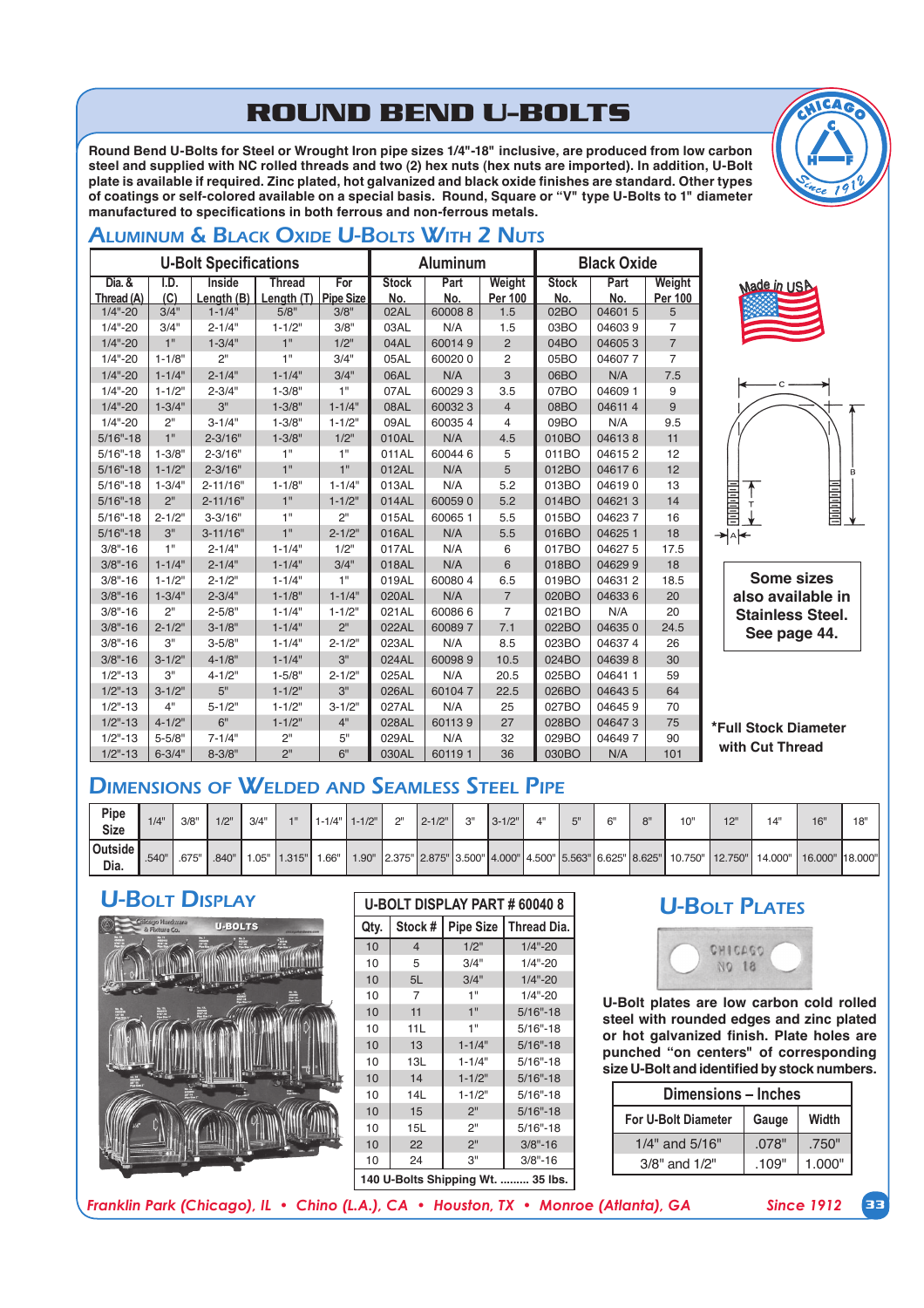

## ZINC PLATED & HOT GALVANIZED LONG TANGENT U-BOLTS WITH 4 NUTS

|              |                            | <b>U-Bolt Specifications</b> | <b>Zinc Plated</b>          |                     | <b>Hot Galvanized</b>    |                     |             |                     |             |
|--------------|----------------------------|------------------------------|-----------------------------|---------------------|--------------------------|---------------------|-------------|---------------------|-------------|
| Diameter (A) | <b>Inside Width</b><br>(C) | <b>Inside Length</b><br>(B)  | <b>Thread Length</b><br>(T) | Pipe<br><b>Size</b> | Weight<br><b>Per 100</b> | <b>Stock</b><br>No. | Part<br>No. | <b>Stock</b><br>No. | Part<br>No. |
| $1/4" - 20$  | 7/8"                       | $2 - 15/16"$                 | $2 - 1/2"$                  | 1/2"                | 9                        | $LT-B$              | 514606      | LT-BHG              | 531658      |
| $1/4" - 20$  | $1 - 1/8"$                 | $3 - 3/16"$                  | $2 - 1/2"$                  | 3/4"                | 10                       | LT-C                | 514651      | LT-CHG              | 531757      |
| $1/4" - 20$  | $1 - 3/8"$                 | $3 - 7/16"$                  | $2 - 1/2"$                  | 1"                  | 11                       | LT-D                | 514705      | LT-DHG              | 531801      |
| $3/8" - 16$  | 15/16"                     | 3"                           | $2 - 3/8"$                  | 1/2"                | 24                       | $LT-1$              | 515054      | $LT-1$ HG           | 53205 1     |
| $3/8" - 16$  | $1 - 1/8"$                 | $3 - 5/16"$                  | $2 - 3/8"$                  | 3/4"                | 25.5                     | $LT-2$              | 515108      | LT-2 HG             | 53210 5     |
| $3/8" - 16$  | $1 - 3/8"$                 | $3 - 7/16"$                  | $2 - 3/8"$                  | 1"                  | 26.5                     | $LT-3$              | 515153      | LT-3 HG             | 532150      |
| $3/8" - 16$  | $1 - 11/16"$               | 3-23/32"                     | $2 - 3/8"$                  | $1 - 1/4"$          | 28                       | $LT-4$              | 515207      | LT-4 HG             | 532204      |
| $3/8" - 16$  | 2 <sup>n</sup>             | 4"                           | $2 - 1/2"$                  | $1 - 1/2"$          | 30                       | $LT-5$              | 515252      | $LT-5$ HG           | 532259      |
| $3/8" - 16$  | $2 - 7/16"$                | 4-7/16"                      | $2 - 1/2"$                  | 2"                  | 33                       | $LT-6$              | 515306      | LT-6 HG             | 532303      |
| $1/2" - 13$  | $2 - 15/16"$               | $5 - 7/32"$                  | 3"                          | $2 - 1/2"$          | 71                       | $LT-7$              | 515351      | LT-7 HG             | 532358      |
| $1/2" - 13$  | $3 - 9/16"$                | $5 - 3/4"$                   | 3"                          | 3"                  | 77                       | $LT-8$              | 515405      | LT-8 HG             | 53240 2     |
| $1/2" - 13$  | $4 - 1/16"$                | $6 - 1/4"$                   | 3"                          | $3 - 1/2"$          | 82                       | $LT-9$              | 515450      | $LT-9$ HG           | 532457      |
| $1/2" - 13$  | 4-9/16"                    | $6 - 3/4"$                   | 3"                          | 4"                  | 89                       | $LT-10$             | 515504      | $LT-10$ HG          | 53250 1     |
| $1/2" - 13$  | $5 - 5/8"$                 | 7-13/16"                     | 3"                          | 5"                  | 101                      | $LT-11$             | 515559      | <b>LT-11 HG</b>     | 532556      |
| $5/8" - 11$  | $6 - 3/4"$                 | $9 - 1/2"$                   | $3 - 3/4"$                  | 6"                  | 194.5                    | $LT-12$             | 515603      | $LT-12$ HG          | 532600      |
| $5/8" - 11$  | $8 - 3/4"$                 | $11 - 1/8"$                  | $3 - 3/4"$                  | 8"                  | 223.5                    | $LT-13$             | 515658      | <b>LT-13 HG</b>     | 53265 5     |
| $3/4" - 10$  | 10-7/8"                    | 13-13/16"                    | 4"                          | 10"                 | 460                      | $LT-14$             | 515702      | <b>LT-14 HG</b>     | 532709      |

# **SQUARE BEND U-BOLTS**

#### Furnished with 3/8" nuts and flat washers.

# ZINC PLATED & HOT GALVANIZED

### SQUARE BEND U-BOLTS WITH 2 NUTS & 2 WASHERS

|                        |                               | <b>U-Bolt Specifications</b> |                                  |                          |                     | <b>Zinc Plated</b> | <b>Hot Galvanized</b> |             |  |
|------------------------|-------------------------------|------------------------------|----------------------------------|--------------------------|---------------------|--------------------|-----------------------|-------------|--|
| <b>Diameter</b><br>(A) | <b>Inside</b><br>Width<br>(C) | Overall<br>Length<br>(B)     | <b>Thread</b><br>Length<br>( I ) | Weight<br><b>Per 100</b> | <b>Stock</b><br>No. | Part<br>No.        | <b>Stock</b><br>No.   | Part<br>No. |  |
| $3/8" - 16$            | 2"                            | 3"                           | $1 - 1/2"$                       | 25.5                     | $SB-1$              | 510059             | SB-1HG                | 53405 5     |  |
| $3/8" - 16$            | 2"                            | 5"                           | 3"                               | 35.5                     | $SB-2$              | 510103             | SB-2HG                | 534109      |  |
| $3/8" - 16$            | 2"                            | 7"                           | $3 - 3/4"$                       | 44.5                     | $SB-3$              | 510158             | SB-3HG                | 534154      |  |
| $3/8" - 16$            | 4"                            | 3"                           | $1 - 1/2"$                       | 29.5                     | $SB-4$              | 510202             | SB-4HG                | 534208      |  |
| $3/8" - 16$            | 4"                            | 5"                           | 3"                               | 40                       | $SB-5$              | 510257             | SB-5HG                | 534253      |  |
| $3/8" - 16$            | 4"                            | 7"                           | $3 - 3/4"$                       | 49.5                     | $SB-6$              | 510301             | SB-6HG                | 534307      |  |
| $3/8" - 16$            | 6"                            | 5"                           | 3"                               | 44.5                     | $SB-7$              | 510356             | SB-7HG                | 534352      |  |
| $3/8" - 16$            | 6"                            | 7"                           | $3 - 3/4"$                       | 56                       | $SB-8$              | 510400             | SB-8HG                | 534406      |  |
| $3/8" - 16$            | 6"                            | 9"                           | $5 - 5/8"$                       | 63                       | SB-9                | 510455             | SB-9HG                | 534451      |  |

**Also available in Stainless Steel.**  See page 45.



NOTE: Hex Nuts and Washers are imported



tolle

**34** *Chicago Hardware and Fixture Company www.chicagohardware.com*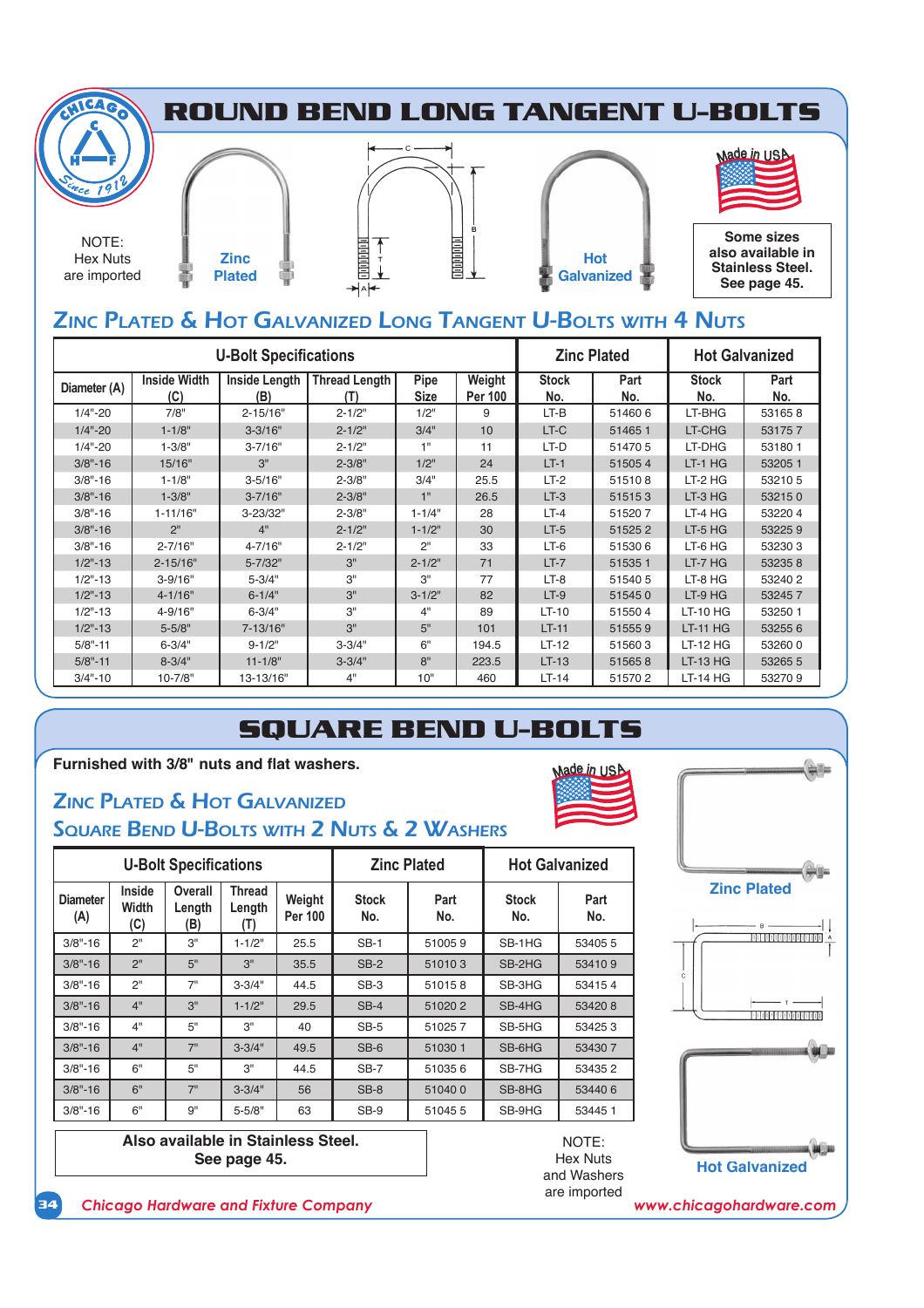# **ZINC PLATED TURNED EYE BOLTS**

Turned eye bolts are manufactured from low carbon cold drawn steel wire and are supplied with NC rolled machine threads with one hex nut unassembled. Zinc plated finish is standard; other types of coating or self-colored available on a special basis. When it is not feasible to utilize a standard eye bolt, we can manufacture to your specifications.



| <b>MACHINE</b>          |                 |                  |                            |                              | Dimensions - Inches |                            |               | Weight         | Working      |
|-------------------------|-----------------|------------------|----------------------------|------------------------------|---------------------|----------------------------|---------------|----------------|--------------|
| <b>THREAD</b>           | Stock No.       | Part No.         | <b>Thread</b>              | <b>Shank</b>                 | I.D. Eye            | Overall                    | <b>Thread</b> | <b>Per 100</b> | Load         |
|                         |                 |                  | Diameter (A)               | Length (B)                   | (C)                 | Length (D)                 | Length (T)    | in Ibs.        | Limit (lbs.) |
|                         | $A-1$           | 070058           | $1/8$ " (6-32)             | 3/4"                         | 1/4"                | $1 - 1/4"$                 | 5/8"          | .75            | 22           |
|                         | $B-1$           | 070102           | 5/32" (8-32)               | $1 - 1/8"$<br>$1"$           | 1/4"                | $1 - 11/16"$               | 1"            | 1.31           | 36           |
|                         | $C-1$           | 070157           | $3/16"$ (10-24)            |                              | 3/8"                | $1 - 11/16"$               | 7/8"          | 1.81           | 38           |
|                         | $C-2$           | 07020 1          | $3/16"$ (10-24)            | $1 - 3/8"$                   | 5/16"               | 2"                         | $1 - 1/4"$    | 1.875          | 38           |
|                         | $C-3$           | 070256           | $3/16"$ (10-24)            | $2"$                         | 3/8"                | $2 - 11/16"$               | $1"$          | 2.375          | 38           |
|                         | $C-4$           | 070300           | $3/16"$ (10-24)            | 3"                           | 3/8"                | $3 - 11/16"$               | $1 - 1/2"$    | 2.94           | 38           |
|                         | $D-1$           | 070355           | 7/32" (12-24)              | $1 - 1/2$ "<br>1"            | 3/8"                | $2 - 1/4"$                 | $1 - 3/8"$    | 1.67           | 52           |
|                         | $E-1$<br>$E-2$  | 070409           | $1/4" - 20$                |                              | 1/2"                | 2"                         | 7/8"          | 3.75           | 74           |
|                         |                 | 070454           | $1/4" - 20$                | $1 - 1/2"$                   | $1/2$ "             | $2 - 1/2"$                 | $1 - 1/4"$    | 4.375          | 74           |
|                         | $E-2A$          | 070508           | $1/4" - 20$                | $1 - 7/8"$<br>2 <sup>n</sup> | 7/16"               | $2 - 3/4"$                 | $1 - 5/8"$    | 5.2            | 74           |
|                         | $E-3$           | 070553           | $1/4" - 20$                |                              | 1/2"                | $3"$                       | $1 - 1/4"$    | 5              | 74           |
|                         | $E-4$           | 070607           | $1/4" - 20$                | $2 - 1/2"$<br>3"             | 1/2"                | $3 - 1/2"$<br>4"           | $1 - 1/4"$    | 5.6            | 74           |
|                         | $E-5$           | 070652           | $1/4" - 20$                |                              | 1/2"                |                            | $1 - 1/2"$    | 6.3            | 74           |
|                         | $E-6$           | 070706           | $1/4" - 20$                | $3 - 1/2"$                   | 1/2"                | $4 - 1/2"$                 | 2"            | 6.9            | 74           |
|                         | $E-7$           | 070751           | $1/4" - 20$                | 4"<br>5"                     | 1/2"                | $5"$                       | $2 - 1/2"$    | 7.5            | 74           |
|                         | $E-8$           | 07080 5          | $1/4" - 20$                |                              | 1/2"                | 6"                         | З"            | 8              | 74           |
|                         | $E-9$           | 070850           | $1/4" - 20$                | 6"                           | 1/2"                | 7"                         | 4"            | 9              | 74           |
|                         | $F-1$           | 070904           | $5/16" - 18$               | 1"                           | 5/8"                | $2 - 1/8"$                 | 7/8"          | $\overline{7}$ | 96           |
| NOTE:                   | $F-2$           | 070959           | $5/16" - 18$               | 2"                           | 5/8"                | $3 - 1/8"$                 | $1 - 1/4"$    | 9              | 96           |
| <b>Hex Nuts</b>         | $F-2A$          | 071000           | $5/16" - 18$               | $2 - 1/4"$                   | 9/16"               | $3 - 3/8"$                 | 2"            | 9.7            | 96           |
| are imported            | $F-3$           | 071055           | $5/16" - 18$               | $2 - 1/2"$                   | 5/8"                | $3 - 5/8"$                 | $1 - 1/4"$    | 10             | 96           |
|                         | $F-4$           | 071109           | $5/16" - 18$               | 3"                           | 5/8"                | $4 - 1/8"$                 | $1 - 1/2"$    | 11             | 96           |
| — C -⊷                  | $F-5$           | 071154           | $5/16" - 18$               | $3 - 1/2"$                   | 5/8"                | $4 - 5/8"$                 | 2"            | 11             | 96           |
|                         | $F-6$           | 071208           | $5/16" - 18$               | 4"                           | 5/8"                | $5 - 1/8"$                 | $2 - 1/2"$    | 12             | 96           |
|                         | $F-7$           | 071253           | $5/16" - 18$               | 5"                           | 5/8"                | $6 - 1/8"$                 | 3"            | 14             | 96           |
|                         | $F-8$           | 071307           | $5/16" - 18$               | 6"                           | 5/8"                | $7 - 1/8"$                 | 4"            | 15             | 96           |
|                         | $F-9$           | 071352           | $5/16" - 18$               | $6 - 1/2"$                   | 7/8"                | $7 - 3/4"$                 | 4"            | 18             | 96           |
| D                       | $G-1$           | 071406           | $3/8" - 16$                | 1"                           | 3/4"                | $2 - 1/2"$                 | 7/8"          | 12             | 144          |
|                         | $G-1.5$         | 071420           | $3/8" - 16$                | $1 - 1/2"$                   | 3/4"                | 3"                         | $1 - 1/8"$    | 13             | 144          |
| B                       | $G-2$           | 071451           | $3/8" - 16$                | 2"                           | 3/4"                | $3 - 1/2"$                 | $1 - 1/4"$    | 15             | 144          |
| Ŧ<br>Т                  | $G-2A$          | 071505           | $3/8" - 16$                | $2 - 1/2"$                   | 21/32"              | $3 - 3/4"$                 | $2 - 1/4"$    | 15.7           | 144          |
|                         | $G-3$           | 071550           | $3/8" - 16$                | $2 - 1/2"$<br>3"             | 3/4"                | 4"                         | $1 - 1/2"$    | 15.5           | 144          |
| $\neg A \vdash$         | $G-4$           | 071604           | $3/8" - 16$                |                              | 3/4"                | $4 - 1/2"$                 | $1 - 1/2"$    | 17             | 144          |
|                         | $G-5$           | 071659           | $3/8" - 16$                | $3 - 1/2"$                   | 3/4"                | 5"                         | 2"            | 18             | 144          |
|                         | $G-6$           | 071703           | $3/8" - 16$                | 4"                           | 3/4"                | $5 - 1/2"$                 | $2 - 1/2"$    | 21             | 144          |
| wade in USB             | G-7<br>$G-8$    | 071758           | $3/8" - 16$                | 5"<br>6"                     | 3/4"<br>3/4"        | $6 - 1/2"$                 | З"<br>4"      | 22             | 144          |
|                         | $G-9$           | 071802<br>071857 | $3/8" - 16$                | 8"                           | 3/4"                | $7 - 1/2"$<br>$9 - 1/2"$   | 4"            | 24             | 144          |
|                         |                 |                  | $3/8" - 16$                | 10"                          | 3/4"                |                            | 4"            | 30<br>34       | 144<br>144   |
|                         | $G-10$          | 071901<br>071956 | $3/8" - 16$<br>$3/8" - 16$ | 12"                          | 3/4"                | $11 - 1/2"$<br>$13 - 1/2"$ | 4"            | 39             |              |
|                         | $G-11$<br>$H-1$ | 072007           | $7/16" - 14$               | 6"                           | 7/8"                | $7 - 3/4"$                 | 4"            |                | 144          |
|                         | $H-2$           | 072052           | $7/16" - 14$               | 8"                           | 7/8"                | $9 - 3/4"$                 | 4"            | 36<br>42       | 216<br>216   |
|                         | J-1             | 072106           | $1/2" - 13$                | 2"                           | 1"                  | 4"                         | $1 - 1/2"$    | 33             | 298          |
| <b>Some sizes</b>       | $J-1.5$         | 072120           | $1/2" - 13$                | 3"                           | 1"                  | 5"                         | $1 - 1/2"$    | 37             | 298          |
| also available in       | $J-2$           | 072151           | $1/2" - 13$                | 4"                           | 1"                  | 6"                         | $2 - 1/2"$    | 41             | 298          |
| <b>Stainless Steel.</b> | J-3             | 07220 5          | $1/2" - 13$                | 6"                           | 1"                  | 8"                         | 4"            | 50             | 298          |
| See page 43.            | J-4             | 072250           | $1/2" - 13$                | 8"                           | 1"                  | 10"                        | 4"            | 58             | 298          |
|                         | $J-5$           | 072304           | $1/2" - 13$                | 10"                          | 1"                  | 12"                        | 4"            | 68             | 298          |